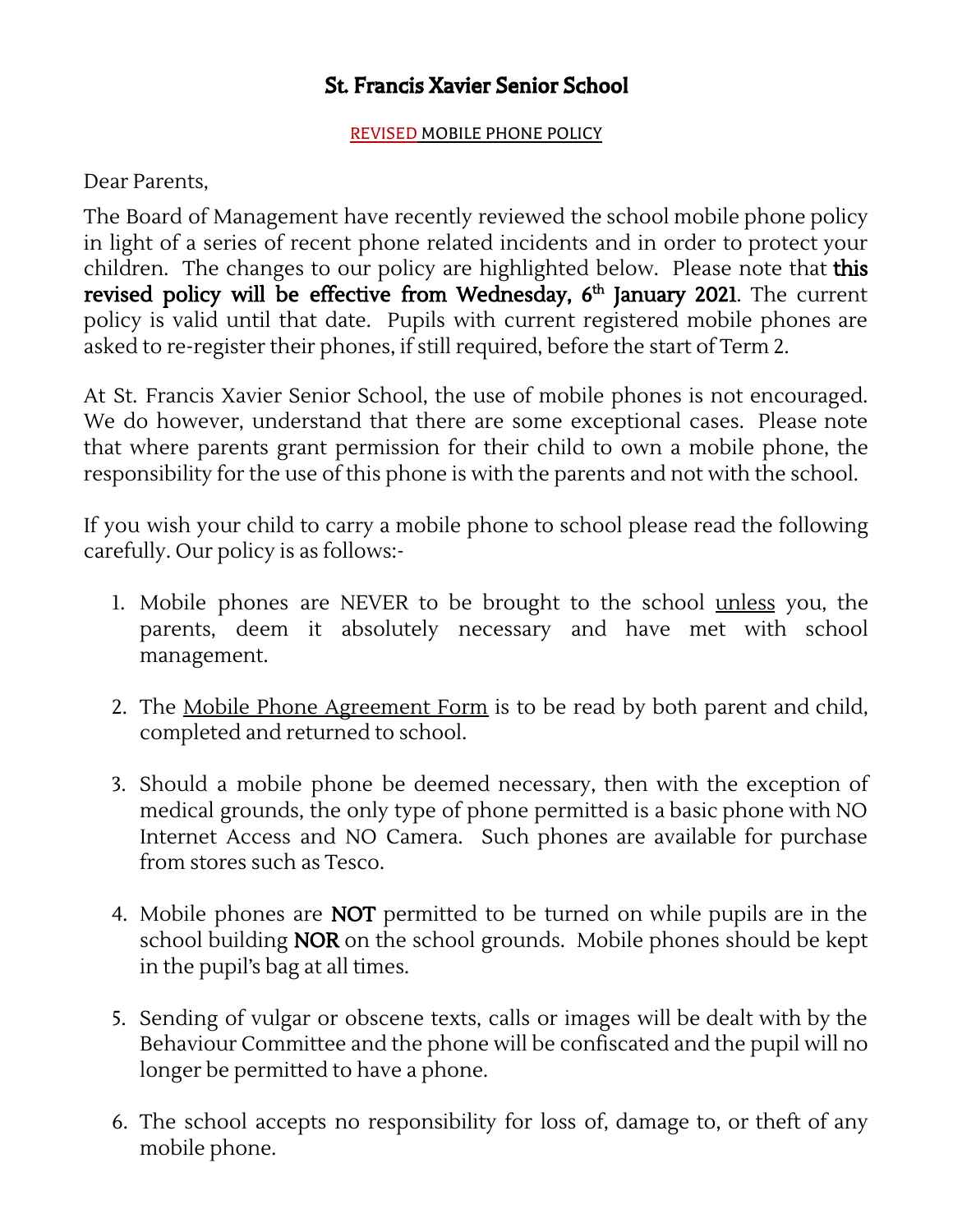- 7. No child is to give the phone numbers of other children to a third party.
- 8. Taking photographs or videos on school premises is prohibited at all times.
- 9. Mobile phones must be registered before being allowed in school.

The Board of Management, St Francis Xavier Senior School December 2020

### 10. Breach of any of the above rules will result in confiscation of the child's phone which will only be returned after a meeting with parents. Furthermore, the pupil will not be permitted to have a mobile phone for the remainder of their time at SFX Senior School.

Any subsequent breach of this policy will result in further sanctions in line with our Code of Behaviour.

\*Please see attached page for the Mobile Phone Agreement Form.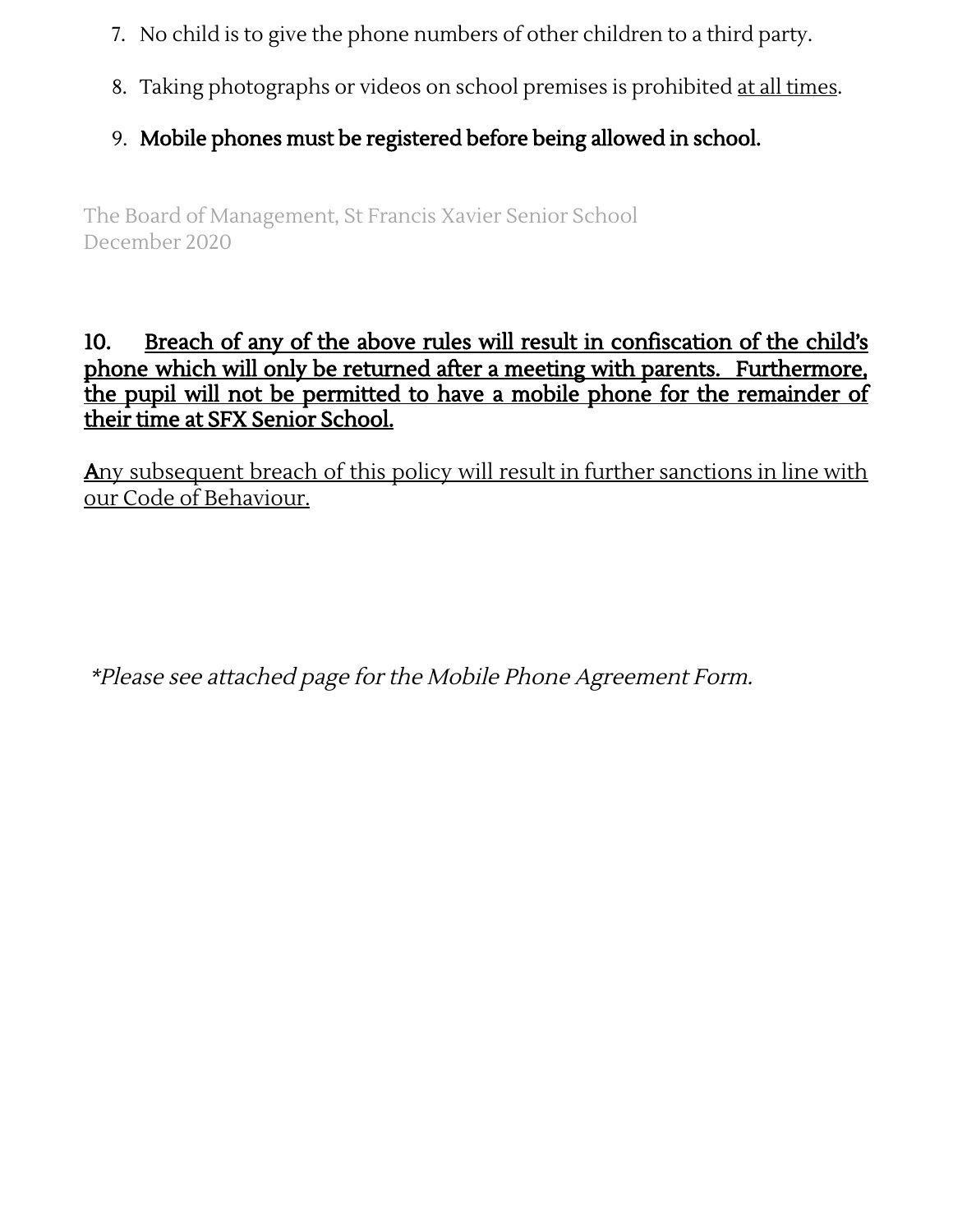The Board of Management, St Francis Xavier Senior School December 2020

## **ST. FRANCIS XAVIER SENIOR SCHOOL**

### **MOBILE PHONE AGREEMENT FORM**

### Parent Declaration

| л,                                                  | ٦ρ |  |
|-----------------------------------------------------|----|--|
| المدام المستقال والمسامي المستقل والطارات والمستعدد |    |  |

read the school policy on

mobile phones. I have discussed the policy with my child and we agree to follow the school

procedures.

SIGNED:

PARENT